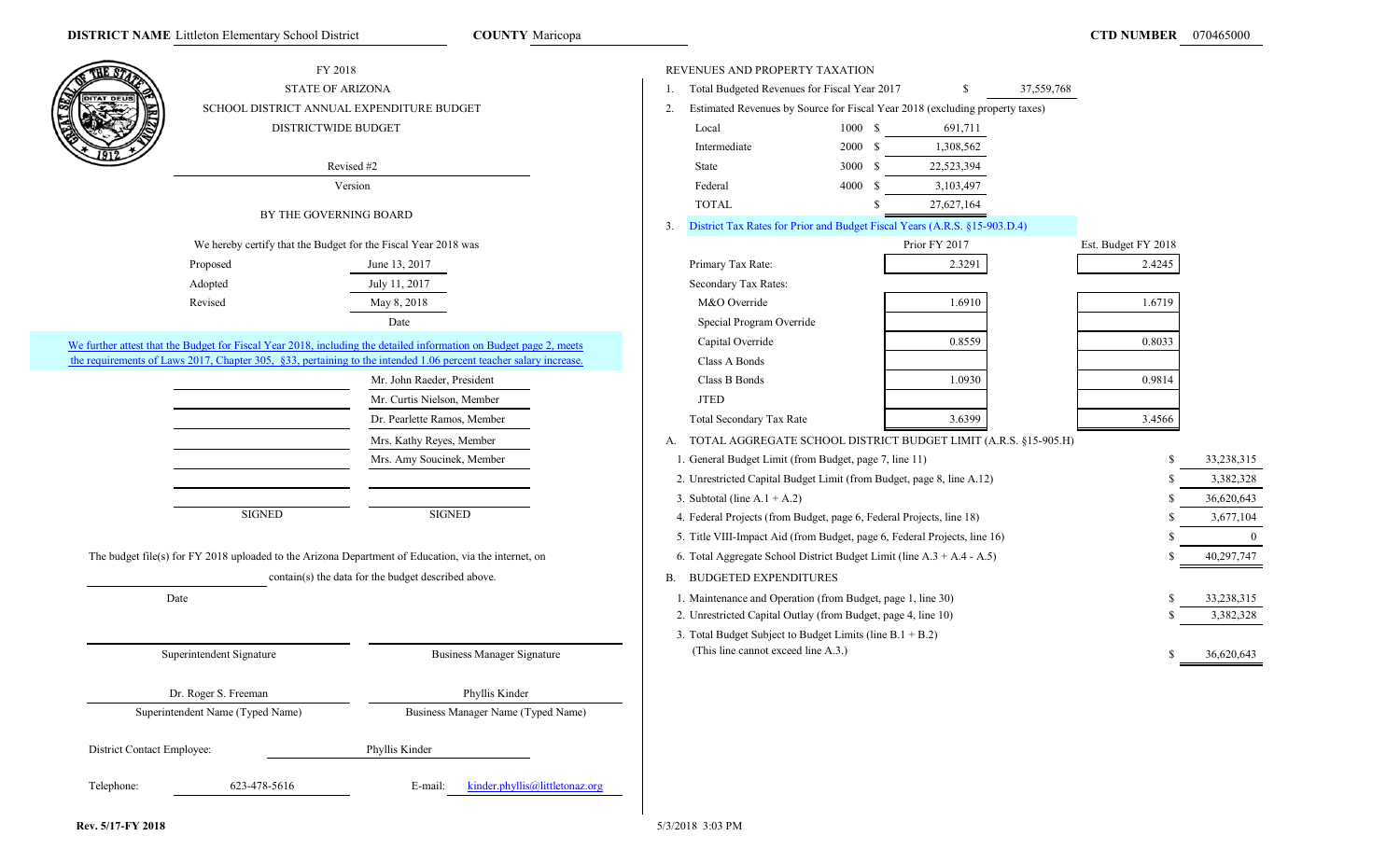**DISTRICT NAME** Littleton Elementary School District **COUNTY** Maricopa **COUNTY COUNTY Anticopa CTD NUMBER** 070465000 **VERSION** 

Revised #2

| <b>FUND 001 (M&amp;O)</b>                               |     |           |            |            |           |             | <b>MAINTENANCE AND OPERATION (M&amp;O) FUND</b> |         |            |            |               |
|---------------------------------------------------------|-----|-----------|------------|------------|-----------|-------------|-------------------------------------------------|---------|------------|------------|---------------|
|                                                         |     |           |            |            | Employee  | Purchased   |                                                 |         | Totals     |            |               |
|                                                         |     |           | <b>FTE</b> | Salaries   | Benefits  | Services    | Supplies                                        | Other   | Prior      | Budget     | $\frac{0}{0}$ |
| <b>Expenditures</b>                                     |     | Prior     | Budget     |            |           | 6300, 6400, |                                                 |         | <b>FY</b>  | <b>FY</b>  | Increase/     |
|                                                         |     | <b>FY</b> | <b>FY</b>  | 6100       | 6200      | 6500        | 6600                                            | 6800    | 2017       | 2018       | Decrease      |
| 100 Regular Education                                   |     |           |            |            |           |             |                                                 |         |            |            |               |
| 1000 Instruction                                        |     | 270.75    | 279.75     | 10,795,367 | 3,298,606 | 416,956     | 177,844                                         | 81,644  | 13,987,773 | 14,770,417 | $5.6\%$ 1     |
| 2000 Support Services                                   |     |           |            |            |           |             |                                                 |         |            |            |               |
| 2100 Students                                           |     | 24.25     | 25.25      | 945,671    | 252,188   | 100,500     | 11,703                                          |         | 1,289,143  | 1,310,062  | $1.6\%$ 2.    |
| 2200 Instructional Staff                                |     | 21.75     | 20.50      | 980,869    | 259,378   | 134,220     | 42,280                                          | 22,082  | 1,401,863  | 1,438,829  | 2.6%          |
| 2300 General Administration                             |     | 5.00      | 3.00       | 314,621    | 110,866   | 94,915      | 2,000                                           | 19,001  | 816,247    | 541,403    | $-33.7%$      |
| 2400 School Administration                              |     | 20.00     | 20.00      | 1,404,396  | 384,468   |             | 20,021                                          | 5,000   | 1,792,351  | 1,813,885  | 1.2%          |
| 2500 Central Services                                   |     | 14.25     | 15.25      | 748,193    | 210,248   | 461,664     | 116,536                                         | 26,926  | 1,458,854  | 1,563,567  | 7.2%          |
| 2600 Operation & Maintenance of Plant                   |     | 40.50     | 40.50      | 1,062,033  | 397,926   | 913,770     | 928,366                                         | 4,000   | 3,519,976  | 3,306,095  | $-6.1\%$      |
| 2900 Other                                              |     | 0.00      |            |            |           |             |                                                 |         |            |            | $0.0\%$       |
| 3000 Operation of Noninstructional Services             |     | 2.00      | 1.00       | 135,451    | 28,000    |             | 43,710                                          |         | 103,150    | 207,161    | 100.8%        |
| 610 School-Sponsored Cocurricular Activities            | 10  | 0.00      | 0.00       | 10,000     | 2,600     |             |                                                 |         | 12,600     | 12,600     | $0.0\%$ 10.   |
| 620 School-Sponsored Athletics                          | 11  | 0.00      | 0.00       | 63,641     | 11,645    | 18,000      | 4,150                                           |         | 109,436    | 97,436     | $-11.0%$      |
| 630 Other Instructional Programs                        | 12  | 0.00      |            |            |           |             |                                                 |         |            |            | $0.0\%$ 12.   |
| 700, 800, 900 Other Programs                            | 13  | 0.00      |            |            |           |             |                                                 |         |            |            | $0.0\%$ 13.   |
| Regular Education Subsection Subtotal (lines 1-13)      | 14  | 398.50    | 405.25     | 16,460,242 | 4,955,925 | 2,140,025   | 1,346,610                                       | 158,653 | 24,491,393 | 25,061,455 | 2.3% 14.      |
| 200 and 300 Special Education                           |     |           |            |            |           |             |                                                 |         |            |            |               |
| 1000 Instruction                                        | 15. | 95.14     | 97.64      | 2,587,247  | 788,095   | 601,000     | 500                                             |         | 3,756,439  | 3,976,842  | 5.9% 15.      |
| 2000 Support Services                                   |     |           |            |            |           |             |                                                 |         |            |            |               |
| 2100 Students                                           | 16. | 10.00     | 11.00      | 951,017    | 168,111   | 1,096,230   | 10,000                                          | 1,000   | 1,894,422  | 2,226,358  | 17.5% 16.     |
| 2200 Instructional Staff                                | 17  | 2.00      | 1.00       | 107,751    | 27,854    |             |                                                 |         | 105,754    | 135,605    | 28.2% 17      |
| 2300 General Administration                             | 18  | 0.00      |            |            |           |             |                                                 |         |            |            | $0.0\%$ 18.   |
| 2400 School Administration                              | 19  | 0.00      |            |            |           |             |                                                 |         |            |            | $0.0\%$ 19.   |
| 2500 Central Services                                   | 20  | 0.00      |            |            |           | 5,000       |                                                 |         |            | 5,000      | 20.           |
| 2600 Operation & Maintenance of Plant                   | 21  | 0.00      |            |            |           |             |                                                 |         |            |            | $0.0\%$ 21    |
| 2900 Other                                              | 22  | 0.00      |            |            |           |             |                                                 |         |            |            | $0.0\%$ 22    |
| 3000 Operation of Noninstructional Services             | 23  | 0.00      |            | 93,000     | 33,000    |             |                                                 |         |            | 126.000    | 23            |
| Subtotal (lines 15-23)                                  | 24  | 107.14    | 109.64     | 3,739,015  | 1,017,060 | 1,702,230   | 10,500                                          | 1,000   | 5,756,615  | 6,469,805  | 12.4% 24.     |
| 400 Pupil Transportation                                | 25  | 30.5(     | 31.50      | 847,391    | 237,744   | 73,300      | 230,575                                         | 625     | 1,385,093  | 1,389,635  | $0.3\%$ 25    |
| 510 Desegregation (from Districtwide Desegregation      |     |           |            |            |           |             |                                                 |         |            |            |               |
| Budget, page 2, line 44)                                | 26. | 0.00      | 0.00       |            |           |             |                                                 |         |            |            | $0.0\%$ 26.   |
| 530 Dropout Prevention Programs                         | 27  | 0.00      |            |            |           |             |                                                 |         |            |            | $0.0\%$ 27.   |
| 540 Joint Career and Technical Education and Vocational |     |           |            |            |           |             |                                                 |         |            |            |               |
| <b>Education Center</b>                                 | 28  | 0.00      | 0.00       |            |           |             |                                                 |         |            |            | $0.0\%$ 28.   |
| 550 K-3 Reading Program                                 | 29  | 6.00      | l.20       | 219,976    | 51,589    | 45,855      |                                                 |         | 308,409    | 317,420    | 2.9% 29.      |
| Total Expenditures (lines 14, and 24-29)                |     |           |            |            |           |             |                                                 |         |            |            |               |
| (Cannot exceed page 7, line 11)                         | 30. | 542.14    | 547.59     | 21,266,624 | 6,262,318 | 3,961,410   | 1,587,685                                       | 160,278 | 31,941,510 | 33,238,315 | 4.1% 30.      |

**The district has budgeted an amount in the M&O Fund equal to the General Budget Limit as calculated on page 7 of 8.**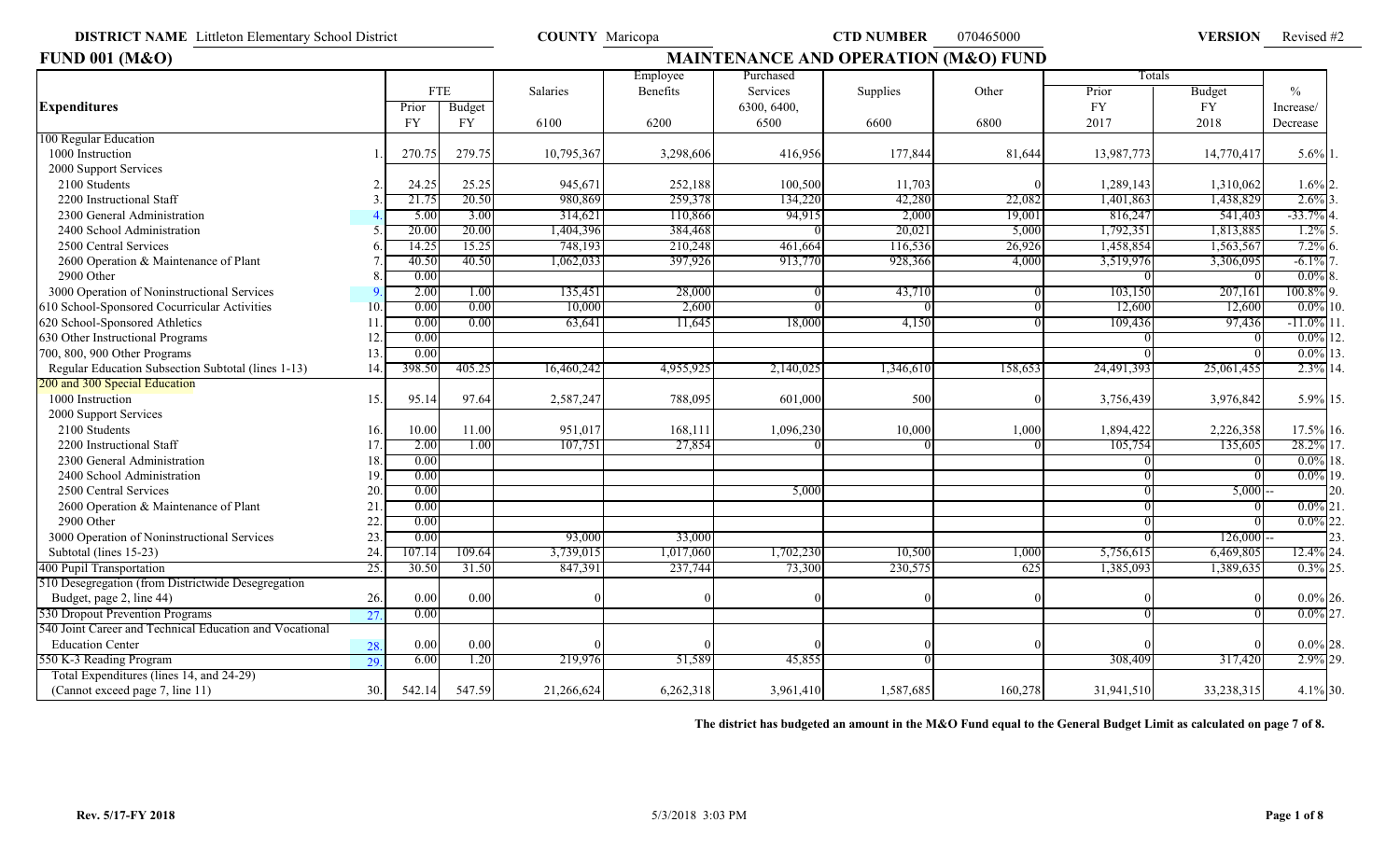# **COUNTY Maricopa 070 CTD NUMBER**

# **SPECIAL EDUCATION PROGRAMS BY TYPE (M&O Fund Programs 200 and 300**

| $(A.R.S. \S\$ 15-761 and 15-903)$                                                     | <b>Prior FY</b>   | <b>Budget FY</b>           |                     |
|---------------------------------------------------------------------------------------|-------------------|----------------------------|---------------------|
| 1. Total All Disability Classifications                                               | 5,401,687         | $6,086,783$ <sup>1</sup> . | <b>Expenditures</b> |
| 2. Gifted Education                                                                   | 354,928           | 383,022 2.                 | M&O Fund -          |
| 3. Remedial Education                                                                 |                   |                            | All Funds - Fe      |
| 4. ELL Incremental Costs                                                              |                   |                            |                     |
| 5. ELL Compensatory Instruction                                                       |                   |                            |                     |
| 6. Vocational and Technical Education (non-JTED)                                      |                   |                            | <b>FY 2018 Perf</b> |
| 7. Career Education                                                                   |                   |                            | <b>Amount Budg</b>  |
| 8. Joint Technical Education (JTED)                                                   |                   |                            |                     |
| 9. Total (lines 1 through 8. Must equal<br>$\text{total of line } 24 \text{ more } 1$ | $F = T F F + T F$ | (10000)                    | Do not report       |



# total of line 24, page 1)

|  |                                                                                                                 | <b>Estimated FTE Certified Employees</b> |
|--|-----------------------------------------------------------------------------------------------------------------|------------------------------------------|
|  | the contract of the contract of the contract of the contract of the contract of the contract of the contract of |                                          |

|  | $(A.R.S. §15-903.E.2)$ |
|--|------------------------|
|--|------------------------|

| Teacher-Pupil 1 to 14 |  |
|-----------------------|--|
| Staff-Pupil 1 to 10   |  |

| $(A.R.S. §15-903.E.2)$ |        | Prior FY Budget FY |
|------------------------|--------|--------------------|
|                        | 351.85 | 360.00             |

# Total 1.<br>
Total 2.<br>
Discriming Classifications 5,000 Fund - Nonfederal<br>
M&O Fund - Nonfederal<br> **Expenditures Budgeted for Audit Services** 144000 All Funds - Federal **6350** 44000 All Funds - Federal 6330 3. All Funds - Federal *6330* 0

# FY 2018 Performance Pay (A.R.S. §15-920)

Amount Budgeted in M&O Fund for a Performance Pay Component \$

b u dgete d amounts for t he Performance Pay Component of t he Classroom Site Fun d on this li ne

# **Expenditures Budgeted in the M&O Fund for Food Service**

**Proposed Ratios for Special Education**  $\frac{\text{S}}{333,161}$   $\frac{\text{A}}{233,161}$ (A.R.S. §§15-903.E.1 and 15-764.A.5) Teacher-Pupil 1 to <sup>14</sup> (This amount will be used to determine district compliance with state matching  $\frac{1}{10}$  1 to  $\frac{1}{10}$  requirements pursuant to Code of Federal Regulations (CFR) Title 7, §210.17(a)]

# **Additional Teacher Salary Increases (Laws 2017, Ch. 305, §33)**

| 1. Number of teachers eligible for increase (FY 2018 Head Count)           | 219.00       |
|----------------------------------------------------------------------------|--------------|
| 2. Number of teachers eligible for increase (FY 2018 FTE)                  | 219.00       |
| 3. Total FY 2018 eligible teachers' salaries before intended 1.06% increas | \$10,158,571 |
| 4. Total FY 2017 eligible teachers' salaries                               | \$10,078,398 |
| 5. $1.06\%$ salary increase (line 4 times $1.06\%$ )                       | \$106,831    |
| 6. Employer share of retirement system expense for increase on line 5      | \$12,249     |
| 7. Employer share of FICA expense for increase on line 5                   | \$8,173      |
| 8. Total amount needed to fund lines 5-7 (sum of lines 5-7)                | \$127,253    |
| (to Work Sheet C, Line XIII)                                               |              |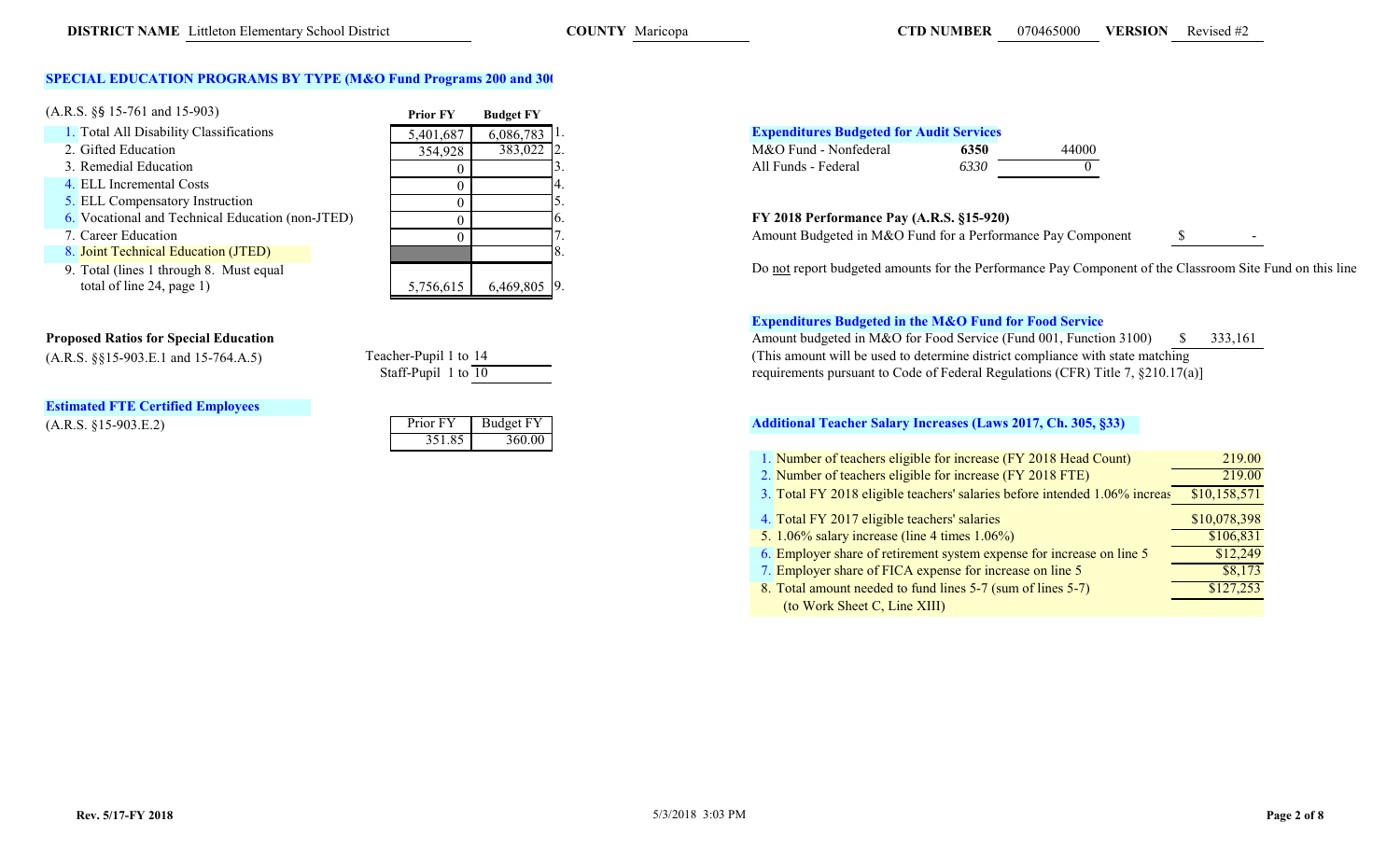**DISTRICT NAME** Littleton Elementary School District **COUNTY Maricopa COUNTY Maricopa CTD NUMBER** 070465000 **VERSION** Revised #2

**VERSION**

|                                                         |     |              |                          | <b>Purchased Services</b> |                | Interest on     |              | Totals                         | $\frac{0}{6}$  |               |
|---------------------------------------------------------|-----|--------------|--------------------------|---------------------------|----------------|-----------------|--------------|--------------------------------|----------------|---------------|
| <b>Expenditures</b>                                     |     | Salaries     | <b>Employee Benefits</b> | 6300, 6400, 6500          | Supplies       | Short-Term Debt | Prior FY     | <b>Budget FY</b>               | Increase/      |               |
|                                                         |     | 6100         | 6200                     | 6810, 6890                | 6600           | 6850            | 2017         | 2018                           | Decrease       |               |
| Classroom Site Fund 011 - Base Salary                   |     |              |                          |                           |                |                 |              |                                |                |               |
| 100 Regular Education                                   |     |              |                          |                           |                |                 |              |                                |                |               |
| 1000 Instruction                                        |     | 619,487      | 112,788                  |                           |                |                 | 597,281      | 732,275                        | 22.6% 1        |               |
| 2100 Support Services - Students                        |     |              |                          |                           |                |                 |              | $\Omega$                       | 0.0%           |               |
| 2200 Support Services - Instructional Staff             | -3  | 29,750       | 4,800                    |                           |                |                 | 34,550       | 34,550                         | 0.0%           |               |
| Program 100 Subtotal (lines 1-3)                        |     | 649,237      | 117,588                  |                           |                |                 | 631,831      | 766,825                        | 21.4% 4.       |               |
| 200 Special Education                                   |     |              |                          |                           |                |                 |              |                                |                |               |
| 1000 Instruction                                        |     | 37,000       | 7,500                    |                           |                |                 | 44,500       | 44,500                         | $0.0\%$ 5.     |               |
| 2100 Support Services - Students                        |     |              |                          |                           |                |                 | 31,320       | $\overline{0}$                 | $-100.0%$      |               |
| 2200 Support Services - Instructional Staff             |     | 24,484       | 6,836                    |                           |                |                 | $\mathbf{0}$ | 31,320                         |                |               |
| Program 200 Subtotal (lines 5-7)                        |     | 61,484       | 14,336                   |                           |                |                 | 75,820       | 75,820                         | 0.0%           |               |
| Other Programs (Specify)                                |     |              |                          |                           |                |                 |              |                                |                |               |
| 1000 Instruction                                        | q   |              |                          |                           |                |                 | $\Omega$     | $\mathbf{0}$                   | $0.0\%$ 9.     |               |
| 2100 Support Services - Students                        | 10  |              |                          |                           |                |                 | $\mathbf{0}$ | $\mathbf{0}$                   | $0.0\%$        | 10.           |
| 2200 Support Services - Instructional Staff             | 11  |              |                          |                           |                |                 | $\mathbf{0}$ | $\mathbf{0}$                   | $0.0\%$ 11.    |               |
| Other Programs Subtotal (lines 9-11)                    | 12. | $\mathbf{0}$ | $\mathbf{0}$             |                           |                |                 | $\mathbf{0}$ | $\mathbf{0}$                   | 0.0%           | 12.           |
| Total Expenditures (lines 4, 8, and 12)                 | 13  | 710,721      | 131,924                  |                           |                |                 | 707,651      | 842,645                        | 19.1% 13.      | The dist      |
| Classroom Site Fund 012 - Performance Pay               |     |              |                          |                           |                |                 |              |                                |                | <b>Budget</b> |
| 100 Regular Education                                   |     |              |                          |                           |                |                 |              |                                |                |               |
| 1000 Instruction                                        | 14  | 1,133,963    | 140,306                  |                           |                |                 | 1,237,040    | 1,274,269                      | 3.0% 14.       |               |
| 2100 Support Services - Students                        | 15  |              |                          |                           |                |                 | 28,200       | $\overline{0}$                 | $-100.0\%$ 15. |               |
| 2200 Support Services - Instructional Staff             | 16  | 20,000       | 8,200                    |                           |                |                 | $\Omega$     | 28,200                         |                | 16.           |
| Program 100 Subtotal (lines 14-16)                      | 17  | 1,153,963    | 148,506                  |                           |                |                 | 1,265,240    | 1,302,469                      | 2.9%           | 17.           |
| 200 Special Education                                   |     |              |                          |                           |                |                 |              |                                |                |               |
| 1000 Instruction                                        | 18  | 200,000      | 49,324                   |                           |                |                 | 249,324      | 249,324                        | $0.0\%$ 18.    |               |
| 2100 Support Services - Students                        | 19  |              |                          |                           |                |                 | 6,300        |                                | $-100.0\%$ 19. |               |
| 2200 Support Services - Instructional Staff             | 20. | 6,000        | 300                      |                           |                |                 | $\mathbf{0}$ | 6,300                          |                | 20.           |
| Program 200 Subtotal (lines 18-20)                      | 21  | 206,000      | 49,624                   |                           |                |                 | 255,624      | 255,624                        | $0.0\%$ 21.    |               |
|                                                         |     |              |                          |                           |                |                 |              |                                |                |               |
| Other Programs (Specify)<br>1000 Instruction            | 22  |              |                          |                           |                |                 | $\mathbf{0}$ | $\mathbf{0}$                   | $0.0\%$ 22.    |               |
|                                                         |     |              |                          |                           |                |                 | $\theta$     | $\mathbf{0}$                   | 0.0%           | 23.           |
| 2100 Support Services - Students                        | 23  |              |                          |                           |                |                 |              |                                |                |               |
| 2200 Support Services - Instructional Staff             | 24  |              |                          |                           |                |                 | $\mathbf{0}$ | $\mathbf{0}$<br>$\overline{0}$ | 0.0%<br>0.0%   | 24.           |
| Other Programs Subtotal (lines 22-24)                   | 25  | $\mathbf{0}$ | $\Omega$                 |                           |                |                 | $\mathbf{0}$ |                                |                | 25.           |
| Total Expenditures (lines 17, 21, and 25)               | 26  | 1,359,963    | 198,130                  |                           |                |                 | 1,520,864    | 1,558,093                      | 2.4% 26.       | The dist      |
| Classroom Site Fund 013 - Other                         |     |              |                          |                           |                |                 |              |                                |                | <b>Budget</b> |
| 100 Regular Education                                   |     |              |                          |                           |                |                 |              |                                |                |               |
| 1000 Instruction                                        | 27  | 1,223,582    | 178,645                  |                           |                |                 | 1,300,957    | 1,402,227                      | 7.8% 27.       |               |
| 2100 Support Services - Students                        | 28  | 7,800        |                          |                           |                |                 | 55,300       | 7,800                          | $-85.9%$       | 28.           |
| 2200 Support Services - Instructional Staff             | 29. | 34,000       | 13,500                   |                           |                |                 | $\mathbf{0}$ | 47,500                         |                | 29.           |
| Program 100 Subtotal (lines 27-29)                      | 30. | 1,265,382    | 192,145                  | $\Omega$                  | $\theta$       |                 | 1,356,257    | 1,457,527                      | 7.5% 30.       |               |
| 200 Special Education                                   |     |              |                          |                           |                |                 |              |                                |                |               |
| 1000 Instruction                                        | 31  | 233,265      | 36,230                   |                           |                |                 | 269,196      | 269,495                        | $0.1\%$ 31.    |               |
| 2100 Support Services - Students                        | 32  |              |                          |                           |                |                 |              | $\mathbf{0}$                   | 0.0%           | 32.           |
| 2200 Support Services - Instructional Staff             | 33. |              |                          |                           |                |                 | 299          | $\mathbf{0}$                   | $-100.0%$      | 33.           |
| Program 200 Subtotal (lines 31-33)                      | 34  | 233,265      | 36,230                   | $\mathbf{0}$              | $\bf{0}$       |                 | 269,495      | 269,495                        | 0.0% 34.       |               |
| 530 Dropout Prevention Programs                         |     |              |                          |                           |                |                 |              |                                |                |               |
| 1000 Instruction                                        | 35  |              |                          |                           |                |                 | $\theta$     | $\mathbf{0}$                   | $0.0\%$ 35.    |               |
| Other Programs (Specify)                                |     |              |                          |                           |                |                 |              |                                |                |               |
| 1000 Instruction                                        | 36. |              |                          |                           |                |                 | $\Omega$     | $\Omega$                       | $0.0\%$ 36.    |               |
| 2100, 2200 Support Serv. Students & Instructional Staff | 37. |              |                          |                           |                |                 | $\mathbf{0}$ | $\mathbf{0}$                   | 0.0%           | 37.           |
| Other Programs Subtotal (lines 36-37)                   | 38. | $\mathbf{0}$ | $\Omega$                 | $\bf{0}$                  | $\bf{0}$       |                 | $\mathbf{0}$ | $\mathbf{0}$                   | $0.0\%$        | 38.           |
| Total Expenditures (lines 30, 34, 35, and 38)           | 39  | 1,498,647    | 228,375                  | $\mathbf{0}$              | $\theta$       |                 | 1,625,752    | 1,727,022                      | 6.2% 39.       | The dist      |
| Total Classroom Site Funds (lines 13, 26, and 39)       | 40  | 3,569,331    | 558,429                  | $\overline{0}$            | $\overline{0}$ | $\mathbf{0}$    | 3,854,267    | 4,127,760                      | $7.1\%$ 40.    | <b>Budget</b> |

**The district has budgeted an amount in Fund 011 equal to the Classroom Site Fund Budget Limit as calculated on Page 8 of 8.**

**The district has budgeted an amount in Fund 012 equal to the Classroom Site Fund Budget Limit as calculated on Page 8 of 8.**

**The district has budgeted an amount in Fund 013 equal to the Classroom Site Fund Budget Limit as calculated on Page 8 of 8.**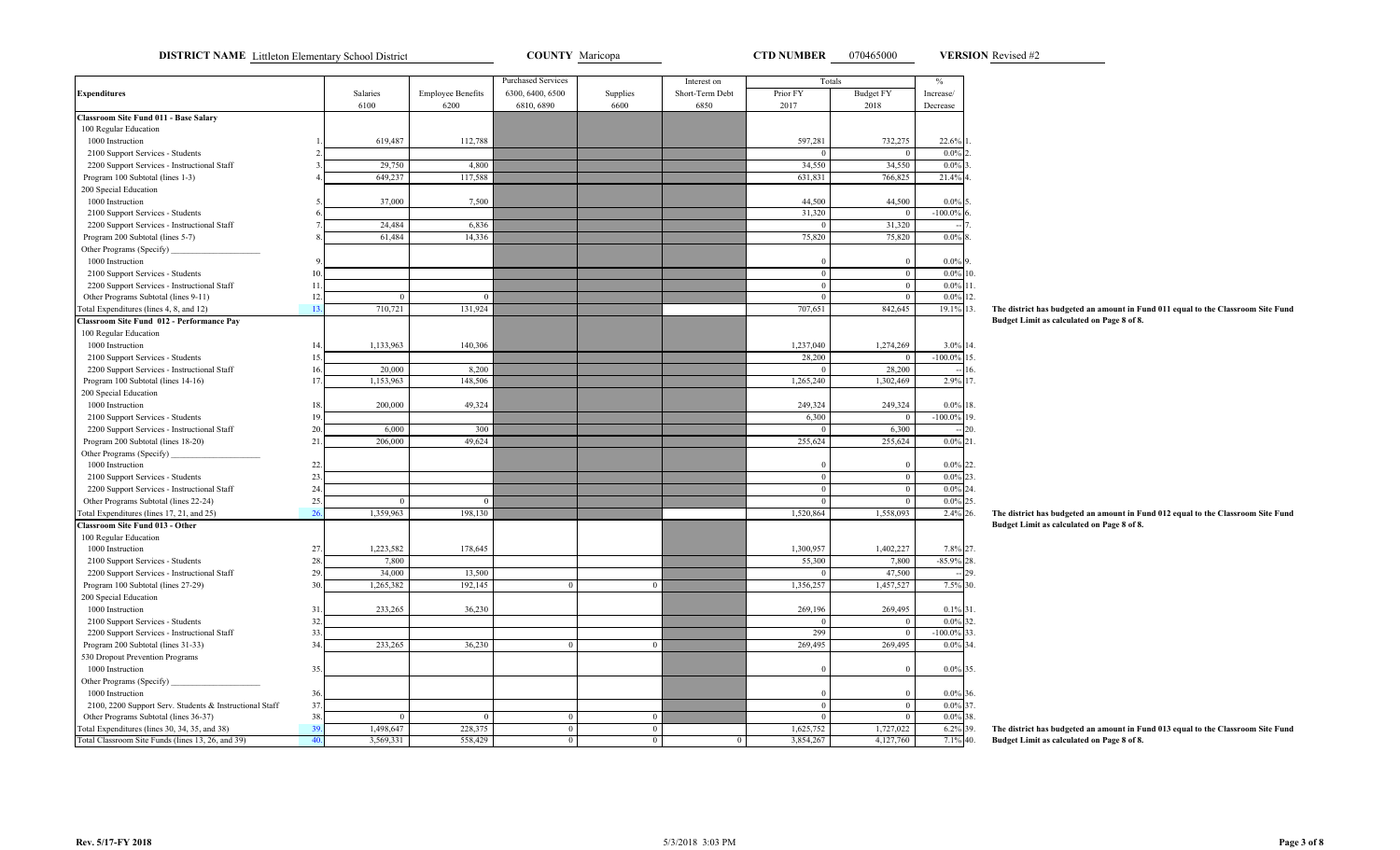| <b>FUND 610</b>                                    |     |         | UNRESTRICTED CAPITAL OUTLAY (UCO) FUND |              |               |                  |                  |           |           |               |  |  |  |
|----------------------------------------------------|-----|---------|----------------------------------------|--------------|---------------|------------------|------------------|-----------|-----------|---------------|--|--|--|
|                                                    |     |         | Library Books,<br>Textbooks,           |              |               |                  |                  | Totals    |           |               |  |  |  |
|                                                    |     |         | & Instructional                        |              | Redemption of |                  | All Other        | Prior     | Budget    | $\frac{0}{0}$ |  |  |  |
| <b>Expenditures</b>                                |     | Rentals | Aids $(2)$                             | Property (2) | Principal (3) | Interest $(4)$   | Object Codes     | <b>FY</b> |           | Increase/     |  |  |  |
|                                                    |     | 6440    | 6641-6643                              | 6700         | 6831, 6832    | 6841, 6842, 6850 | (excluding 6900) | 2017      | 2018      | Decrease      |  |  |  |
| <b>Unrestricted Capital Outlay Override (1)</b>    |     |         | 1,004,894                              | 619,296      |               |                  | 575,180          | 2,788,945 | 2,199,370 | $-21.1\%$     |  |  |  |
| <b>Unrestricted Capital Outlay Fund 610 (6)</b>    |     |         |                                        |              |               |                  |                  |           |           |               |  |  |  |
| 1000 Instruction                                   |     |         | 1,093,994                              | 395,033      |               |                  |                  | 1,887,774 | 1,489,027 | $-21.1\%$ 2.  |  |  |  |
| 2000 Support Services                              |     |         |                                        |              |               |                  |                  |           |           |               |  |  |  |
| 2100, 2200 Students and Instructional Staff        | 3.  |         | 60,000                                 | 15,440       |               |                  |                  | 878,609   | 75,440    | $-91.4\%$ 3.  |  |  |  |
| 2300, 2400, 2500, 2900 Administration              |     |         |                                        | 237,124      |               |                  |                  | 160,264   | 237,124   | 48.0% 4       |  |  |  |
| 2600 Operation & Maintenance of Plant              |     |         |                                        | 81,021       |               |                  |                  | 111,200   | 81,021    | $-27.1\%$ 5   |  |  |  |
| 2700 Student Transportation                        | O.  |         |                                        | 178,563      |               |                  |                  | 16,820    | 178,563   | $961.6\%$ 6.  |  |  |  |
| 3000 Operation of Noninstructional Services (5)    |     |         |                                        | 107,200      |               |                  |                  | 101,337   | 107,200   | 5.8% 7        |  |  |  |
| 4000 Facilities Acquisition and Construction       | 8.  |         |                                        |              |               |                  | 920,680          | 878,871   | 920,680   | $4.8\%$ 8.    |  |  |  |
| 5000 Debt Service                                  |     |         |                                        |              | 225,000       | 68,273           |                  | 300,275   | 293,273   | $-2.3\%$ 9.   |  |  |  |
| Total Unrestricted Capital Outlay Fund (lines 2-9) | 10. |         | 1,153,994                              | 1,014,381    | 225,000       | 68,273           | 920,680          | 4,335,150 | 3,382,328 | $-22.0\%$ 10. |  |  |  |

**The district has budgeted an amount in the UCO Fund equal to the Unrestricted Capital Budget Limit as calculated on Page 8 of 8.**

(1) Amounts in the Unrestricted Capital Outlay Override line 1 above must be included in the appropriate individual line items for Fund 610 and in the Budget Year Total Column.

(2) Detail by object code:

| $\sqrt{2}$                    | Unrestricted<br>Capital Outlay |     |
|-------------------------------|--------------------------------|-----|
| 6641 Library Books            | 60,000                         | (6) |
| 6642 Textbooks                | 555,894                        |     |
| 6643 Instructional Aids       | 538,100                        |     |
| 673X Furniture and Equipment  | 299.538                        |     |
| 673X Vehicles                 | 154.263                        |     |
| 673X Tech Hardware & Software | 560.580                        |     |

(3) Includes principal on Capital Equity Fund loans of , principal on capital leases of , and principal on bonds of

(4) Includes interest on Capital Equity Fund loans of , interest on capital leases of , and interest on bonds of

(5) Expenditures Budgeted in Unrestricted Capital Outlay (UCO) Fund for Food Service

compliance with state matching requirements pursuant to CFR Title 7,  $\S210.17(a)$ ] Enter the amount budgeted in UCO for Food Service [Amount will be used to determine district

\$ 107,200

6642 Textbooks  $\overline{\hspace{1cm}}$  555,894 Expenditures, if any, budgeted in the Unrestricted Capital Outlay Fund on lines 2-9 for the K-3 Reading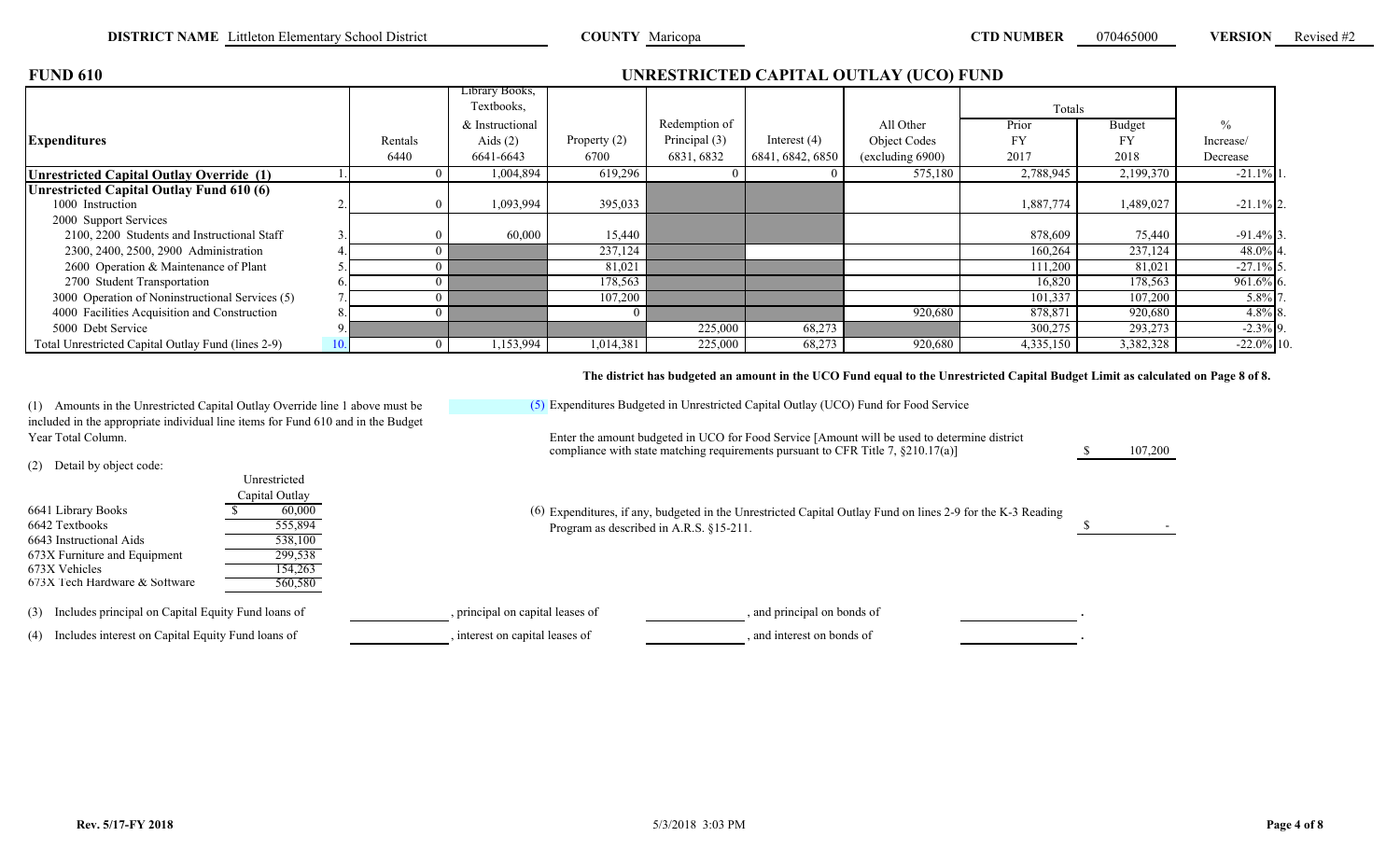### **DISTRICT NAME** Littleton Elementary School District **COUNTY Maricopa COUNTY Maricopa CTD NUMBER** 070465000 **VERSION** Revised #2

#### **OTHER FUNDS—REQUIRED CAPITAL EXPENDITURE DETAIL [(A.R.S. §15-904.(B)]**

| <b>Expenditures</b>                             |     | <b>Fund 610</b> | UNRESTRICTED CAPITAL OUTLAY |          | <b>BOND BUILDING</b><br><b>Fund 630</b> |          | <b>NEW SCHOOL FACILITIES</b><br><b>Fund 695</b> |          | <b>ADJACENT WAYS</b><br><b>Fund 620 (2)</b> |
|-------------------------------------------------|-----|-----------------|-----------------------------|----------|-----------------------------------------|----------|-------------------------------------------------|----------|---------------------------------------------|
|                                                 |     | Prior FY        | <b>Budget FY</b>            | Prior FY | Budget FY                               | Prior FY | Budget FY                                       | Prior FY | <b>Budget FY</b>                            |
| <b>Total Fund Expenditures</b>                  |     | 4,335,150       | 3,382,328                   | 830,493  | 6,103,648                               | $\Omega$ |                                                 | 625,000  | 650,000 1                                   |
| <b>Select Object Codes Detail (1)</b>           |     |                 |                             |          |                                         |          |                                                 |          |                                             |
| 6150 Classified Salaries                        |     |                 |                             |          |                                         | $\theta$ |                                                 |          |                                             |
| 6200 Employee Benefits                          |     |                 |                             |          |                                         | $\theta$ |                                                 |          |                                             |
| 6450 Construction Services                      |     | 878,871         | 920,680                     | 648,556  | 3,103,648                               | $\theta$ |                                                 |          | 575,000<br>-14                              |
| 6710 Land and Improvements                      |     |                 |                             |          | 3,000,000                               | $\Omega$ |                                                 | 625,000  |                                             |
| 6720 Buildings and Improvements                 |     |                 |                             |          |                                         | $\Omega$ |                                                 |          | 16.                                         |
| 673X Furniture and Equipment                    |     | 220,387         | 299,538                     | 31,598   |                                         | $\theta$ |                                                 |          |                                             |
| 673X Vehicles                                   |     | 10,670          | 154,263                     |          |                                         | $\Omega$ |                                                 |          | 8.                                          |
| 673X Technology Hardware & Software             | 9   | 1,734,948       | 560,580                     | 100,339  |                                         | $\Omega$ |                                                 |          | 9                                           |
| 6831, 6832 Redemption of Principal              | 10. | 225,000         |                             |          |                                         | $\Omega$ |                                                 |          | 10                                          |
| 6841, 6842, 6850 Interest                       |     | 68,273          |                             |          |                                         | $\Omega$ |                                                 |          | 11                                          |
| Total (lines $2-11$ )                           | 12. | 3,138,149       | 1,935,061                   | 780,493  | 6,103,648                               | $\theta$ | $\theta$                                        | 625,000  | 575,000 12                                  |
| Total amounts reported on lines 2-11 above for: |     |                 |                             |          |                                         |          |                                                 |          |                                             |
| Renovation                                      | 13. | 878,871         | 920,680                     |          | $\Omega$                                |          |                                                 |          | 13                                          |
| New Construction                                | 14. |                 |                             | 648,556  | 2,353,648                               | $\Omega$ |                                                 |          | 14                                          |
| Other                                           | 15. | 2,259,278       | 1,014,381                   | 131,937  | 3,750,000                               | $\Omega$ |                                                 | 625000   | 575,000 15                                  |
| Total (lines 13-15, must equal line 12)         | 16. | 3,138,149       | 1,935,061                   | 780,493  | 6,103,648                               | $\theta$ | 0                                               | 625000   | 575,000 16                                  |

(1) Lines 2-11 may not include all budgeted expenditures of the fund. Total budgeted expenditures for each fund should be included on Line 1.

(2) Amount budgeted on line 1 for the Adjacent Ways Fund that will result in a tax levy in FY 2018  $\qquad$  \$ 600,000

Districts that are levying any amount for adjacent ways must fill in the Truth in Taxation Worksheet and follow the requirements of A.R.S. §15-905.01. The amount reported in footnote 2 above pulls to the Truth in Taxation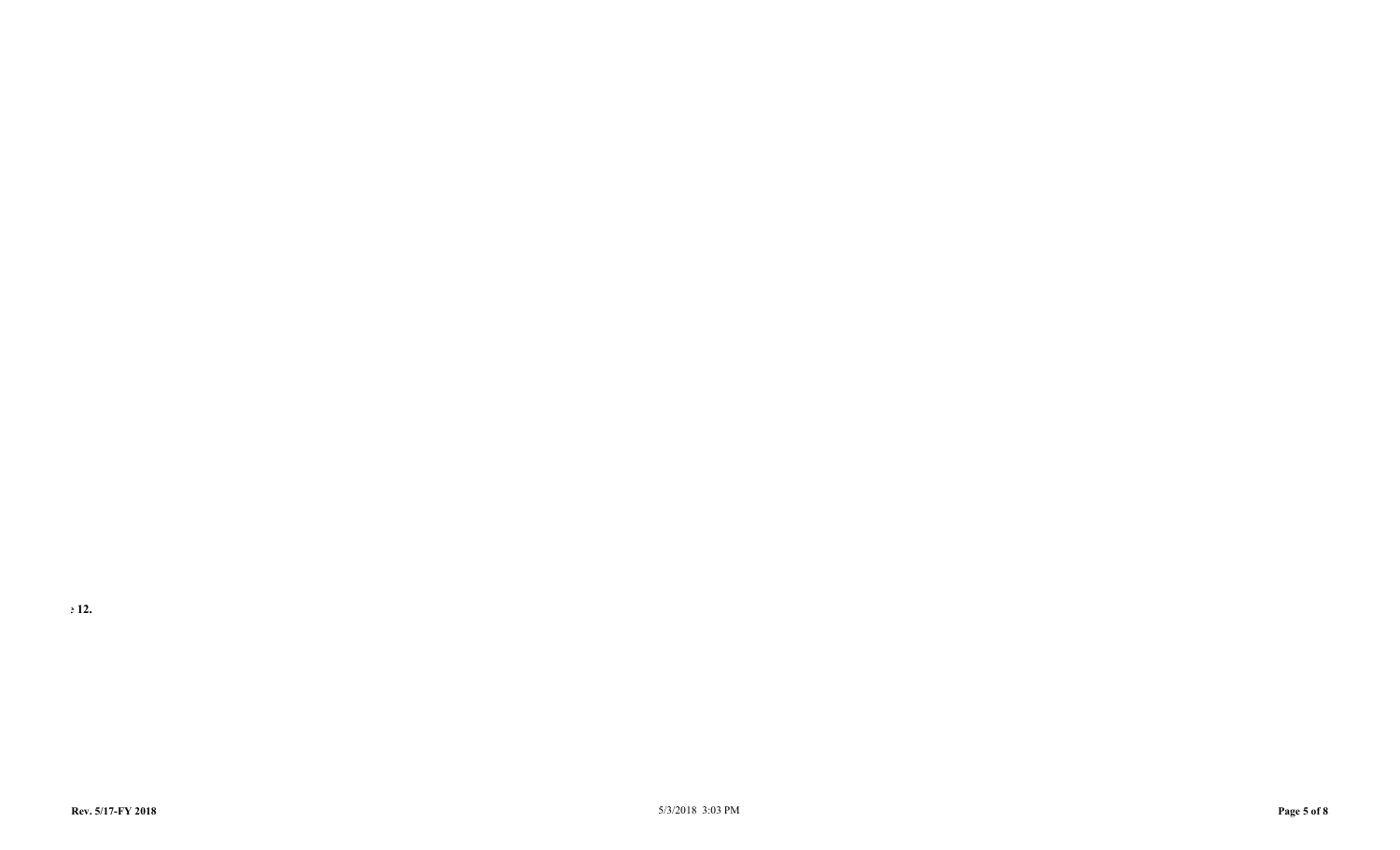### **DISTRICT NAME** Littleton Elementary School District **COUNTY COUNTY Maricopa COUNTY Maricopa CTD NUMBER** 070465000 **VERSION**

#### **SPECIAL PROJECTS**

|     |                                                                  |      |                   |                  |                            |                  |     |                  |                                                         |      | <b>Prior FY</b> | <b>Budget FY</b> |  |
|-----|------------------------------------------------------------------|------|-------------------|------------------|----------------------------|------------------|-----|------------------|---------------------------------------------------------|------|-----------------|------------------|--|
|     |                                                                  |      |                   | <b>FTE</b>       | <b>TOTAL ALL FUNCTIONS</b> |                  |     |                  | 050 County, City, and Town Grants                       | 6000 | 2,340           | 2,340            |  |
|     | <b>FEDERAL PROJECTS</b>                                          |      | Prior FY          | <b>Budget FY</b> | Prior FY                   | <b>Budget FY</b> |     | 2.               | 071 Structured English Immersion (1)                    | 6000 | $\theta$        | 0 <sup>17</sup>  |  |
|     | 100-130 ESEA Title I - Helping Disadvantaged Children            | 6000 | 6.00              | 6.00             | 1,417,409                  | 1,400,266        |     | 3.               | 072 Compensatory Instruction (1)                        | 6000 | $\Omega$        | $\Omega$ -       |  |
|     | 2. 140-150 ESEA Title II - Prof. Dev. and Technology             | 6000 | 0.00              |                  | 152,574                    | 195,957          |     | $\overline{4}$ . | 500 School Plant (2)                                    | 6000 | 75,000          | 82,000           |  |
|     | 3. 160 ESEA Title IV - 21st Century Schools                      | 6000 | 0.00              |                  |                            |                  |     | 5.               | 510 Food Service                                        | 6000 | 4,727,600       | 4,414,347        |  |
|     | 4. 170-180 ESEA Title V - Promote Informed Parent Choice         | 6000 | 0.00              |                  |                            |                  |     | 6.               | 515 Civic Center                                        | 6000 | 153,084         | 198,885          |  |
|     | 5. 190 ESEA Title III - Limited Eng. & Immigrant Students        | 6000 | 1.00              | 1.00             | 168,939                    | 159,735          |     | 7.               | 520 Community School                                    | 6000 | 127,302         | 139,738          |  |
|     | 6. 200 ESEA Title VII - Indian Education                         | 6000 | 0.00              |                  |                            |                  |     | 8                | 525 Auxiliary Operations                                | 6000 | 235,940         | 333,909          |  |
| 7.  | 210 ESEA Title VI - Flexibility and Accountability               | 6000 | $\overline{0.00}$ |                  |                            |                  |     | 9.               | 526 Extracurricular Activities Fees Tax Credit          | 6000 | 130,050         | 104,972          |  |
| 8.  | 220 IDEA Part B                                                  | 6000 | 5.00              | 5.00             | 940,327                    | 982,137          |     | 10.              | 530 Gifts and Donations                                 | 6000 | 146,511         | 180,219          |  |
| 9.  | 230 Johnson-O'Malley                                             | 6000 | 0.00              |                  |                            |                  |     | 11.              | 535 Career & Tech. Ed. & Voc. Ed. Projects              | 6000 | $\theta$        |                  |  |
|     | 240 Workforce Investment Act                                     | 6000 | 0.00              |                  | $\Omega$                   |                  | 10. | 12.              | 540 Fingerprint                                         | 6000 | 6,000           | 6,000            |  |
| 11. | 250 AEA - Adult Education                                        | 6000 | 0.00              |                  | $\Omega$                   |                  | 11. | 13.              | 545 School Opening                                      | 6000 | $\theta$        | $\Omega$ 1       |  |
|     | 260-270 Vocational Education - Basic Grants                      | 6000 | 0.00              |                  | $\Omega$                   |                  | 12. | 14.              | 550 Insurance Proceeds                                  | 6000 | 26,253          | 38,000 1         |  |
|     | 280 ESEA Title X - Homeless Education                            | 6000 | 0.00              |                  | $\Omega$                   |                  | 13. | 15.              | 555 Textbooks                                           | 6000 | 16,532          | 20,257           |  |
|     | 14. 290 Medicaid Reimbursement                                   | 6000 | 0.00              | 2.00             | 697,725                    | 627,953          |     | 16.              | 565 Litigation Recovery                                 | 6000 | 53,000          | 53,000           |  |
|     | 15. 374 E-Rate                                                   | 6000 | 0.00              |                  | 127,782                    | $173,263$ 15.    |     | 17.              | 570 Indirect Costs                                      | 6000 | 685,170         | 616,653          |  |
| 16. | 378 Impact Aid                                                   | 6000 | 0.00              |                  |                            |                  | 16. | 18.              | 575 Unemployment Insurance                              | 6000 | 125,000         | 125,000          |  |
|     | 17. 300-399 Other Federal Projects (Besides E-Rate & Impact Aid) | 6000 | 0.00              |                  | 138,386                    | 137,793 17.      |     | 19.              | 580 Teacherage                                          | 6000 | $\theta$        | 0.119            |  |
|     | 18. Total Federal Project Funds (lines 1-17)                     |      | 12.00             | 14.00            | 3,643,142                  | $3,677,104$ 18.  |     | 20.              | 585 Insurance Refund                                    | 6000 | 10,000          | 10,000 20        |  |
|     | <b>STATE PROJECTS</b>                                            |      |                   |                  |                            |                  |     | 21.              | 590 Grants and Gifts to Teachers                        | 6000 | $\theta$        | 0 <sub>12</sub>  |  |
|     | 19. 400 Vocational Education                                     | 6000 | 0.00              |                  |                            |                  | 19. | 22.              | 595 Advertisement                                       | 6000 | $\theta$        |                  |  |
|     | 410 Early Childhood Block Grant                                  | 6000 | 0.00              |                  | $\Omega$                   |                  | 20. | 23.              | 596 Joint Technical Education                           | 6000 | $\overline{0}$  |                  |  |
| 21. | 420 Ext. School Yr. - Pupils with Disabilities                   | 6000 | 0.00              |                  | $\Omega$                   |                  | 21. | 24.              | 639 Impact Aid Revenue Bond Building                    | 6000 | $\overline{0}$  | n la             |  |
| 22. | 425 Adult Basic Education                                        | 6000 | 0.00              |                  |                            |                  | 22. | 25.              | 650 Gifts and Donations-Capital                         | 6000 | 325,000         | 716,495          |  |
| 23. | 430 Chemical Abuse Prevention Programs                           | 6000 | $\overline{0.00}$ |                  | $\Omega$                   |                  | 23. | 26.              | 660 Condemnation                                        | 6000 | $\Omega$        | 0 E              |  |
| 24. | 435 Academic Contests                                            | 6000 | 0.00              |                  |                            |                  | 24. | 27.              | 665 Energy and Water Savings                            | 6000 | $\overline{0}$  |                  |  |
| 25. | 450 Gifted Education                                             | 6000 | 0.00              |                  |                            |                  | 25. | 28.              | 686 Emergency Deficiencies Correction                   | 6000 | $\overline{0}$  |                  |  |
| 26. | 456 College Credit Exam Incentives                               | 6000 |                   |                  |                            |                  | 26. | 29.              | 691 Building Renewal Grant                              | 6000 | $\theta$        | 253,653 29       |  |
| 27. | 457 Results-based Funding                                        | 6000 |                   |                  |                            |                  | 27. | 30.              | 700 Debt Service                                        | 6000 | 2,450,646       | 2,498,408 30     |  |
| 28. | 460 Environmental Special Plate                                  | 6000 | 0.00              |                  |                            | $\Omega$         | 28. | 31.              | 720 Impact Aid Revenue Bond Debt Service                | 6000 | $\overline{0}$  | 0 <sub>13</sub>  |  |
| 29. | 465-499 Other State Projects                                     | 6000 | 0.00              |                  | 166,945                    | 176,000 29.      |     | 32.              | Other                                                   | 6000 | $\theta$        | 0.132            |  |
|     | 30. Total State Project Funds (lines 19-29)                      |      | 0.00              | 0.00             | 166,945                    | 176,000 30.      |     |                  | <b>INTERNAL SERVICE FUNDS 950-989</b>                   |      |                 |                  |  |
|     | 31. Total Special Projects (lines 18 and 30)                     |      | 12.00             | 14.00            | 3,810,087                  | 3,853,104 31.    |     |                  | 9 Self-Insurance                                        | 6000 | $\overline{0}$  |                  |  |
|     |                                                                  |      |                   |                  |                            |                  |     | 2.               | 955 Intergovernmental Agreements                        | 6000 | 109,700         | 109,700          |  |
|     | <b>INSTRUCTIONAL IMPROVEMENT FUND (020)</b>                      |      | <b>Prior FY</b>   |                  | <b>Budget FY</b>           |                  |     | 3.               | 9 OPEB                                                  | 6000 | $\theta$        |                  |  |
|     | Teacher Compensation Increases                                   | 6000 |                   | $\mathbf{0}$     |                            |                  |     | 4.               | 956 Westside Impact Fiscal Agent                        | 6000 | 71,376          | 62,376 4         |  |
| 2.  | Class Size Reduction                                             | 6000 |                   | $\theta$         |                            |                  |     |                  |                                                         |      |                 |                  |  |
|     | Dropout Prevention Programs (M&O purposes)                       | 6000 |                   | $\Omega$         |                            |                  |     |                  |                                                         |      |                 |                  |  |
| 4.  | Instructional Improvement Programs (M&O purposes)                | 6000 |                   | 286,573          | 272,873                    |                  |     |                  | (1) From Supplement, line 10 and line 20, respectively. |      |                 |                  |  |

286,573

| 1.  | 050 County, City, and Town Grants              | 6000 | 2,340     | 2,340 1.          |                |
|-----|------------------------------------------------|------|-----------|-------------------|----------------|
| 2.  | 071 Structured English Immersion (1)           | 6000 | $\theta$  | $\overline{0}$ 2. |                |
| 3.  | 072 Compensatory Instruction (1)               | 6000 | $\theta$  | $\theta$          | $\mathsf{B}.$  |
| 4.  | 500 School Plant (2)                           | 6000 | 75,000    | 82,000            | 4.             |
| 5.  | 510 Food Service                               | 6000 | 4,727,600 | 4,414,347         | 5.             |
| 6.  | 515 Civic Center                               | 6000 | 153,084   | 198,885 6.        |                |
| 7.  | 520 Community School                           | 6000 | 127,302   | 139,738           | 7.             |
| 8.  | 525 Auxiliary Operations                       | 6000 | 235,940   | 333,909 8.        |                |
| 9.  | 526 Extracurricular Activities Fees Tax Credit | 6000 | 130,050   | 104,972 9.        |                |
| 10. | 530 Gifts and Donations                        | 6000 | 146,511   | 180,219 10        |                |
| 11. | 535 Career & Tech. Ed. & Voc. Ed. Projects     | 6000 | $\theta$  | $\theta$          | 1              |
| 12. | 540 Fingerprint                                | 6000 | 6,000     | 6,000             | $ 1\rangle$    |
| 13. | 545 School Opening                             | 6000 | $\theta$  | $\theta$          | $\vert$ 13     |
| 14. | 550 Insurance Proceeds                         | 6000 | 26,253    | 38,000 14         |                |
| 15. | 555 Textbooks                                  | 6000 | 16,532    | 20,257            | $\vert$ 1:     |
| 16. | 565 Litigation Recovery                        | 6000 | 53,000    | 53,000 1          |                |
| 17. | 570 Indirect Costs                             | 6000 | 685,170   | 616,653           | 1'             |
| 18. | 575 Unemployment Insurance                     | 6000 | 125,000   | 125,000           | $\vert$ 1      |
| 19. | 580 Teacherage                                 | 6000 | $\theta$  | $\theta$          | 1 <sup>1</sup> |
| 20. | 585 Insurance Refund                           | 6000 | 10,000    | 10,000            | $\overline{2}$ |
| 21. | 590 Grants and Gifts to Teachers               | 6000 | $\theta$  | $\mathbf{0}$      | $\overline{2}$ |
| 22. | 595 Advertisement                              | 6000 | $\theta$  | $\overline{0}$    | 2 <sup>2</sup> |
| 23. | 596 Joint Technical Education                  | 6000 | $\theta$  | $\overline{0}$    | 2 <sup>2</sup> |
| 24. | 639 Impact Aid Revenue Bond Building           | 6000 | $\theta$  | $\theta$          | $\overline{2}$ |
| 25. | 650 Gifts and Donations-Capital                | 6000 | 325,000   | 716,495           | 2:             |
| 26. | 660 Condemnation                               | 6000 | 0         | 0                 | $\overline{2}$ |
| 27. | 665 Energy and Water Savings                   | 6000 | $\theta$  | 0                 | $2^{\prime}$   |
| 28. | 686 Emergency Deficiencies Correction          | 6000 | $\theta$  | $\Omega$          | $\mathsf{R}$   |
| 29. | 691 Building Renewal Grant                     | 6000 | $\theta$  | 253,653           | 2 <sup>0</sup> |
| 30. | 700 Debt Service                               | 6000 | 2,450,646 | 2,498,408         | $\overline{3}$ |
| 31. | 720 Impact Aid Revenue Bond Debt Service       | 6000 | 0         | $\theta$          | $\mathfrak{Z}$ |
| 32. | Other                                          | 6000 | $\theta$  | $\Omega$          | $\overline{3}$ |
|     | <b>INTERNAL SERVICE FUNDS 950-989</b>          |      |           |                   |                |
| 1.  | 9 Self-Insurance                               | 6000 | $\theta$  |                   | 1.             |
| 2.  | 955 Intergovernmental Agreements               | 6000 | 109,700   | 109,700           | $\overline{2}$ |
| 3.  | <b>OPEB</b><br>9                               | 6000 | $\theta$  |                   | $\overline{3}$ |
| 4.  | 956<br>Westside Impact Fiscal Agent            | 6000 | 71,376    | 62,376 4.         |                |

5. Total Instructional Improvement Fund (lines 1-4) **5.** 286,573 5. 272,873 5. (2) Indicate amount budgeted in Fund 500 for M&O purposes \$

|      | <b>Prior FY</b> | <b>Budget FY</b> |      |
|------|-----------------|------------------|------|
| 5000 | 2,340           | 2,340            | $1.$ |
| 6000 | $\overline{0}$  | $\overline{0}$   | 2.   |
| 6000 | $\theta$        | $\overline{0}$   | 3.   |
| 5000 | 75,000          | 82,000           | 4.   |
| 6000 | 4,727,600       | 4,414,347        | 5.   |
| 6000 | 153,084         | 198,885          | 6.   |
| 5000 | 127,302         | 139,738          | 7.   |
| 6000 | 235,940         | 333,909          | 8.   |
| 5000 | 130,050         | 104,972          | 9.   |
| 6000 | 146,511         | 180,219          | 10.  |
| 6000 | 0               | 0                | 11.  |
| 5000 | 6,000           | 6,000            | 12.  |
| 5000 | 0               | 0                | 13.  |
| 6000 | 26,253          | 38,000           | 14.  |
| 6000 | 16,532          | 20,257           | 15.  |
| 6000 | 53,000          | 53,000           | 16.  |
| 5000 | 685,170         | 616,653          | 17.  |
| 5000 | 125,000         | 125,000          | 18.  |
| 6000 | 0               | 0                | 19.  |
| 6000 | 10,000          | 10,000           | 20.  |
| 6000 | $\overline{0}$  | $\overline{0}$   | 21.  |
| 6000 | $\overline{0}$  | $\overline{0}$   | 22.  |
| 6000 | $\theta$        | $\overline{0}$   | 23.  |
| 6000 | $\theta$        | $\theta$         | 24.  |
| 6000 | 325,000         | 716,495          | 25.  |
| 6000 | $\theta$        | 0                | 26.  |
| 6000 | $\bf{0}$        | $\overline{0}$   | 27.  |
| 6000 | $\overline{0}$  | $\overline{0}$   | 28.  |
| 6000 | $\theta$        | 253,653          | 29.  |
| 6000 | 2,450,646       | 2,498,408        | 30.  |
| 5000 | 0               | 0                | 31.  |
| 5000 | $\overline{0}$  | $\overline{0}$   | 32   |

VERSION Revised #2

| 6000 |         |         |                |
|------|---------|---------|----------------|
| 6000 | 109,700 | 109,700 | 2              |
| 6000 |         |         |                |
| 6000 | 71,376  | 62,376  | $\overline{4}$ |

**Rev. 5/17-FY 2018**

COUNTY Maricopa

**OTHER FUNDS**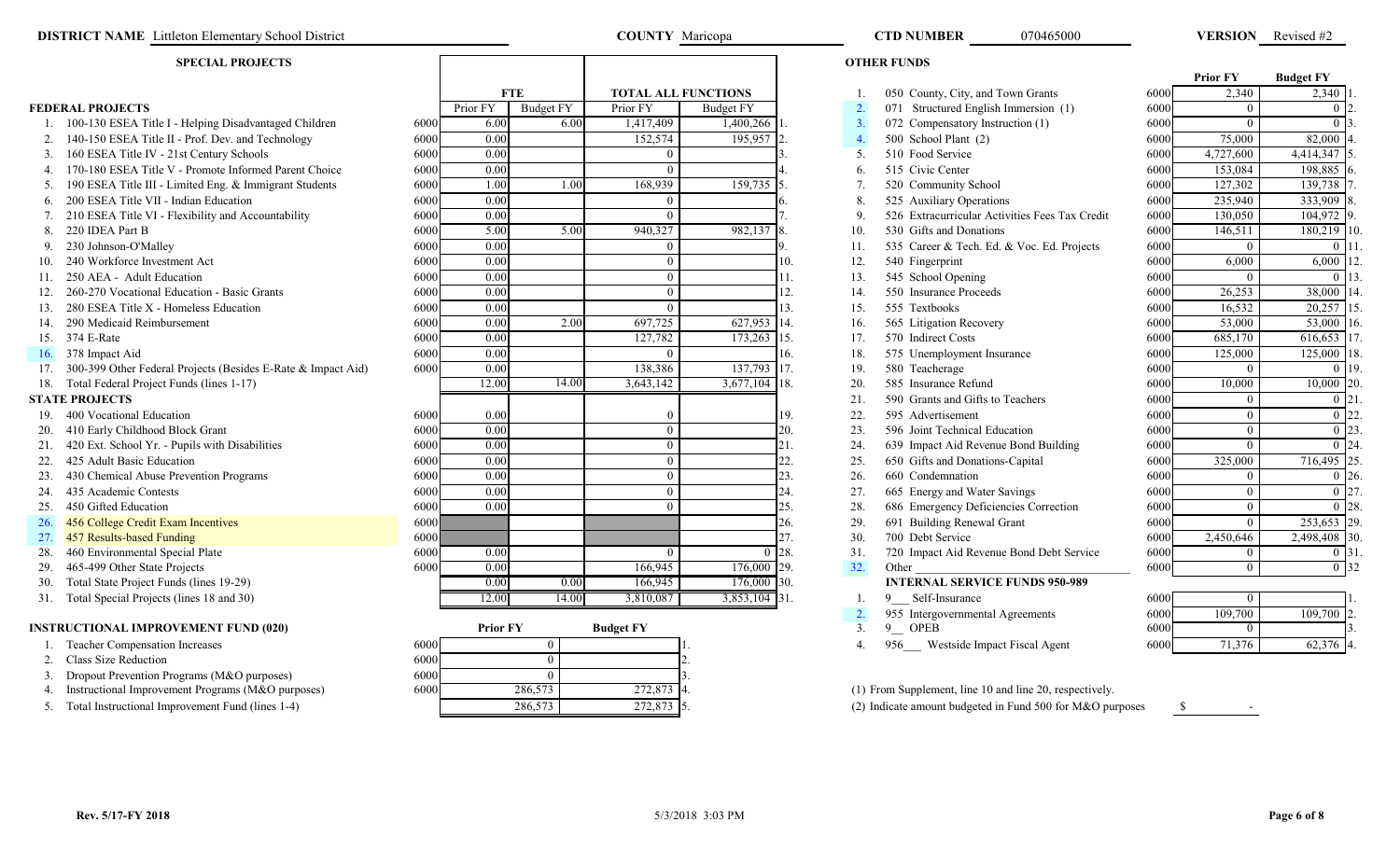**VERSION** Revised #2

### **(A.R.S. §15-947.C) CALCULATION OF FY 2018 GENERAL BUDGET LIMIT**

| $(A.R.S. §15-947.C)$                                                                                                                                                                                          |                                    |                                             |
|---------------------------------------------------------------------------------------------------------------------------------------------------------------------------------------------------------------|------------------------------------|---------------------------------------------|
|                                                                                                                                                                                                               | А.<br>Maintenance<br>and Operation | B.<br>Unrestricted<br><b>Capital Outlay</b> |
| *1. FY 2018 Revenue Control Limit (RCL)                                                                                                                                                                       |                                    |                                             |
| (from Work Sheet E, line X, or Work Sheet F, line III)<br>\$<br>28,257,892                                                                                                                                    | \$<br>27,927,946                   | 329,946<br>\$                               |
| *2. (a) FY 2018 District Additional Assistance (DAA) (from Work<br>Sheet H, lines VII.E.1 and VII.F.1)<br>\$<br>2,418,574                                                                                     |                                    |                                             |
| (b) DAA Reduction for State Budget Adjustments (from Work<br>Sheet H, lines VII.E.2 and VII.F.2)<br>2,118,266                                                                                                 |                                    |                                             |
| (c) Total DAA (line 2.a minus 2.b)<br>\$<br>300,308<br>*3. FY 2018 Override Authorization (A.R.S. §§15-481 and 15-482 or 15-949 if small school adjustment<br>phase down applies, see Work Sheets K and K2)   | $\mathbf{0}$                       | 300,308                                     |
| Maintenance and Operation<br>(a)<br>(b) Unrestricted Capital Outlay<br>(c) Special Program                                                                                                                    | 4,057,369                          | 1,950,629                                   |
| *4. Small School Adjustment for Districts with a Student Count of 125 or less in K-8 or 100<br>or less in 9-12 (A.R.S. §15-949) (Up to \$50,000 if no election is chosen for phase down,<br>see Work Sheet K) |                                    |                                             |
| *5. Tuition Revenue (A.R.S. §§15-823 and 15-824)<br>Local                                                                                                                                                     |                                    |                                             |
| Individuals and Other Private Sources<br>(a)                                                                                                                                                                  |                                    |                                             |
| Other Arizona Districts<br>(b)                                                                                                                                                                                |                                    |                                             |
| Out-of-State Districts and Other Governments<br>(c)                                                                                                                                                           | 8,500                              |                                             |
| <b>State</b><br>(d) Certificates of Educational Convenience $(A.R.S. \S \S 15-825.01, and 15-825.02)$                                                                                                         |                                    |                                             |
| *6. State Assistance (A.R.S. §15-976) and Special Ed. Voucher Payments Received (A.R.S. §15-1204)                                                                                                             |                                    |                                             |
| *7. Increase Authorized by County School Superintendent for Accommodation Schools                                                                                                                             |                                    |                                             |
| (not to exceed Work Sheet S, line II.B.5) (A.R.S. §15-974.B)                                                                                                                                                  |                                    |                                             |
| 8. Budget Increase for:                                                                                                                                                                                       |                                    |                                             |
| (a) Desegregation Expenditures (A.R.S. §15-910.G-K)                                                                                                                                                           |                                    |                                             |
| $*(b)$<br>Tuition Out Debt Service (from Work Sheet O, line 14) (A.R.S. §15-910.L)                                                                                                                            | $\overline{0}$                     |                                             |
| $*(c)$<br>Budget Balance Carryforward (from Work Sheet M, line 9) (A.R.S. §15-943.01)                                                                                                                         | 996,762                            |                                             |
| Dropout Prevention Programs (Laws 1992, Ch. 305, §32 and Laws 2000, Ch. 398, §2)<br>(d)                                                                                                                       |                                    |                                             |
| (e) Registered Warrant or Tax Anticipation Note Interest Expense Incurred in<br>FY 2016 (A.R.S. §15-910.M)                                                                                                    | 16,618                             |                                             |
| Joint Career and Technical Education and Vocational Education Center (A.R.S. §15-910.01)<br>$*(f)$                                                                                                            |                                    |                                             |
| * (g) FY 2017 Performance Pay Unexpended Budget Carryforward (from Work                                                                                                                                       |                                    |                                             |
| Sheet M, line 6.f) (A.R.S. §15-920)                                                                                                                                                                           | $\overline{0}$                     |                                             |
| (h) Excessive Property Tax Valuation Judgments (A.R.S. §§42-16213 and 42-16214)                                                                                                                               |                                    |                                             |
| * (i) Transportation Revenues for Attendance of Nonresident Pupils (A.R.S. §§15-923 and 15-947)<br>*9. Adjustment to the General Budget Limit (A.R.S. $\S$ §15-272, 15-905.M, 15-910.02, and 15-915)          |                                    |                                             |
| Include year(s) and descriptions, as applicable.                                                                                                                                                              |                                    |                                             |
| (a) Prior Year Over Expenditures/Resolutions:                                                                                                                                                                 |                                    |                                             |
| (b) Decrease for Transfer from M&O to Energy and Water Savings Fund                                                                                                                                           |                                    |                                             |
| Increase for Energy and Water Savings Fund Transfer to M&O<br>(c)                                                                                                                                             |                                    |                                             |
| JTED Reduction [See Work Sheet J, footnote (1) for estimate]<br>(d)                                                                                                                                           |                                    |                                             |
| Noncompliance Adjustment<br>(e)                                                                                                                                                                               |                                    |                                             |
| ADM/Transportation Audit Adjustment<br>(f)                                                                                                                                                                    |                                    |                                             |
| Other:<br>(g)                                                                                                                                                                                                 |                                    |                                             |
| *10. Estimated Allocation of Additional Funding (2016 Prop 123 & Laws 2015, 1st S.S., Ch. 1, §6)                                                                                                              | 231,120                            |                                             |
| 11. FY 2018 General Budget Limit (column A, lines 1 through 10)                                                                                                                                               |                                    |                                             |
| (A.R.S. §15-905.F) (page 1, line 30 cannot exceed this amount)<br>12. Total Amount to be Used for Capital Expenditures (column B, lines 1 through 10)                                                         | \$<br>33,238,315                   |                                             |
| $(A.R.S. §15-905.F)$ (to page 8, line A.11)                                                                                                                                                                   |                                    | \$<br>2,580,883                             |

**\*** Subject to adjustment prior to May 15 as allowed by A.R.S. Revisions are described in the instructions for these lines, as needed.